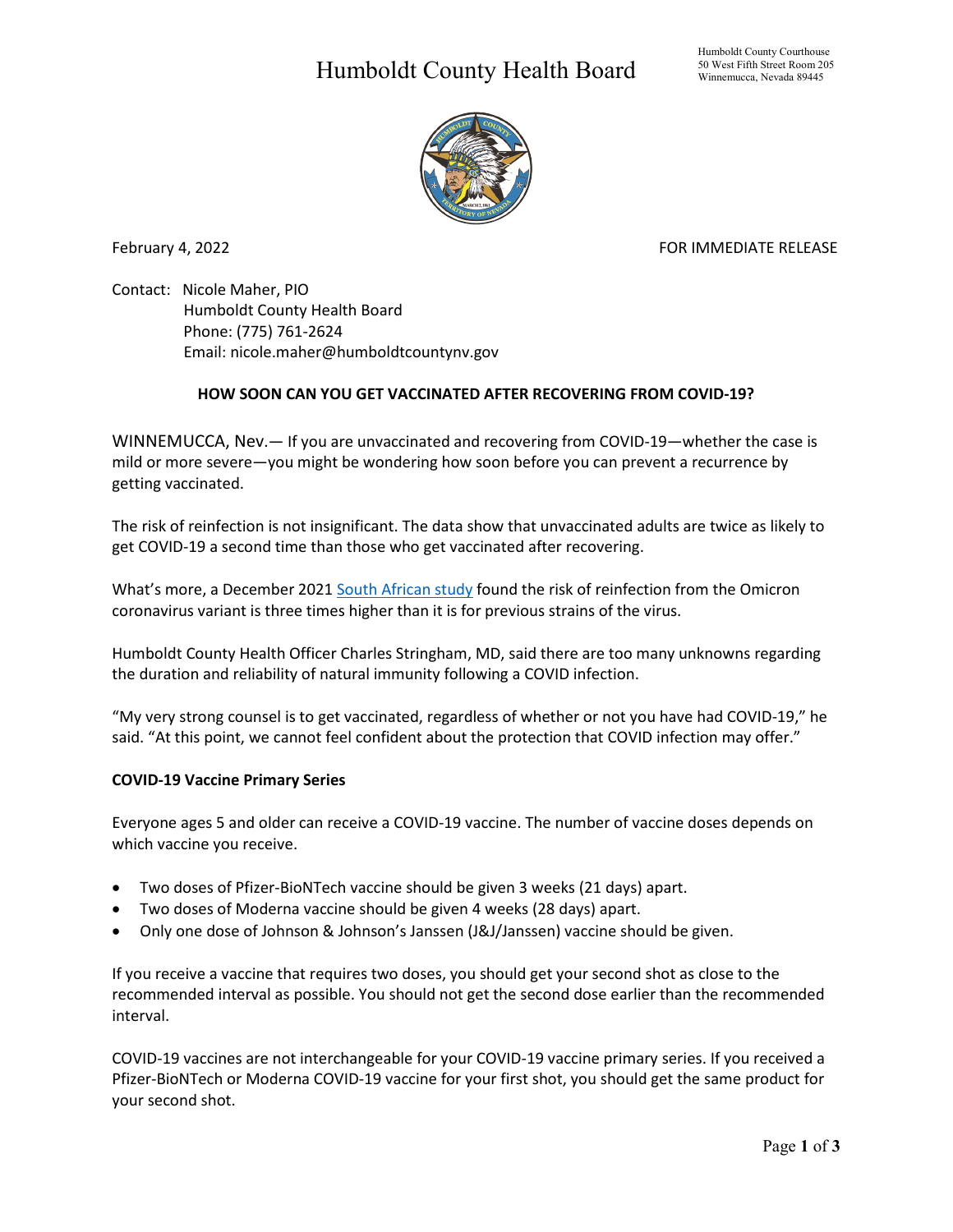Everyone ages 12 years and older can get a booster shot after they have completed their COVID-19 vaccine primary series. Currently, a booster shot is not recommended for children younger than 12 years old.

People ages 18 years and older have the option to either get the same COVID-19 vaccine product as their primary series, or to get a different COVID-19 vaccine. You may have a preference for the vaccine type that you originally received, or you may prefer to get a different booster.

The Centers for Disease Control and Prevention (CDC) now allow for this type of mix and match dosing for booster shots (Pfizer-BioNTech, Moderna, or J&J/Janssen) for people ages 18 years and older. You may consider the benefits and risks of each product and discuss with your healthcare provider which COVID-19 vaccine product is the most appropriate booster for you.

## **COVID-19 Vaccination Following Infection**

If you currently have COVID-19 and are ready to get vaccinated or are wondering when you can get your booster, here's what you need to know:

After testing positive for COVID-19, you will need to postpone getting vaccinated until your symptoms have resolved and you have met the criteria for discontinuing isolation. This timeline can vary by person, depending on the severity of your symptoms and the treatments you may have received.

The criteria for ending isolation varies from person to person, so consult with your healthcare provider to understand what your isolation timeline needs to look like.

"Someone with an asymptomatic COVID-19 case can get vaccinated as soon as their isolation ends," said Dr. Stringham. "They don't need a negative test before vaccination."

He added, "Those with continuing symptoms—even if they are not as severe as the onset of the illness should continue to wait."

If you are fully vaccinated and had a COVID-19 breakthrough infection, you should get a COVID booster once your symptoms have resolved, you have met the criteria to end isolation, and the recommended time has elapsed since your primary series of either Pfizer (5 months), Moderna (6 months) or J&J (2 months).

Please note: If you received monoclonal antibodies or convalescent plasma, you will need to wait 90 days before getting the vaccine as the antibodies in the treatments may hinder you from developing a complete immune response towards the vaccine.

Talk to your doctor if you are unsure what treatments you received or if you have more questions about getting a COVID-19 vaccine.

For the most up-to-date vaccine information, please call the COVID-19 Recorded Information Line at (775) 375-3200. The line is updated with new information every Friday (not including holidays), or as needed.